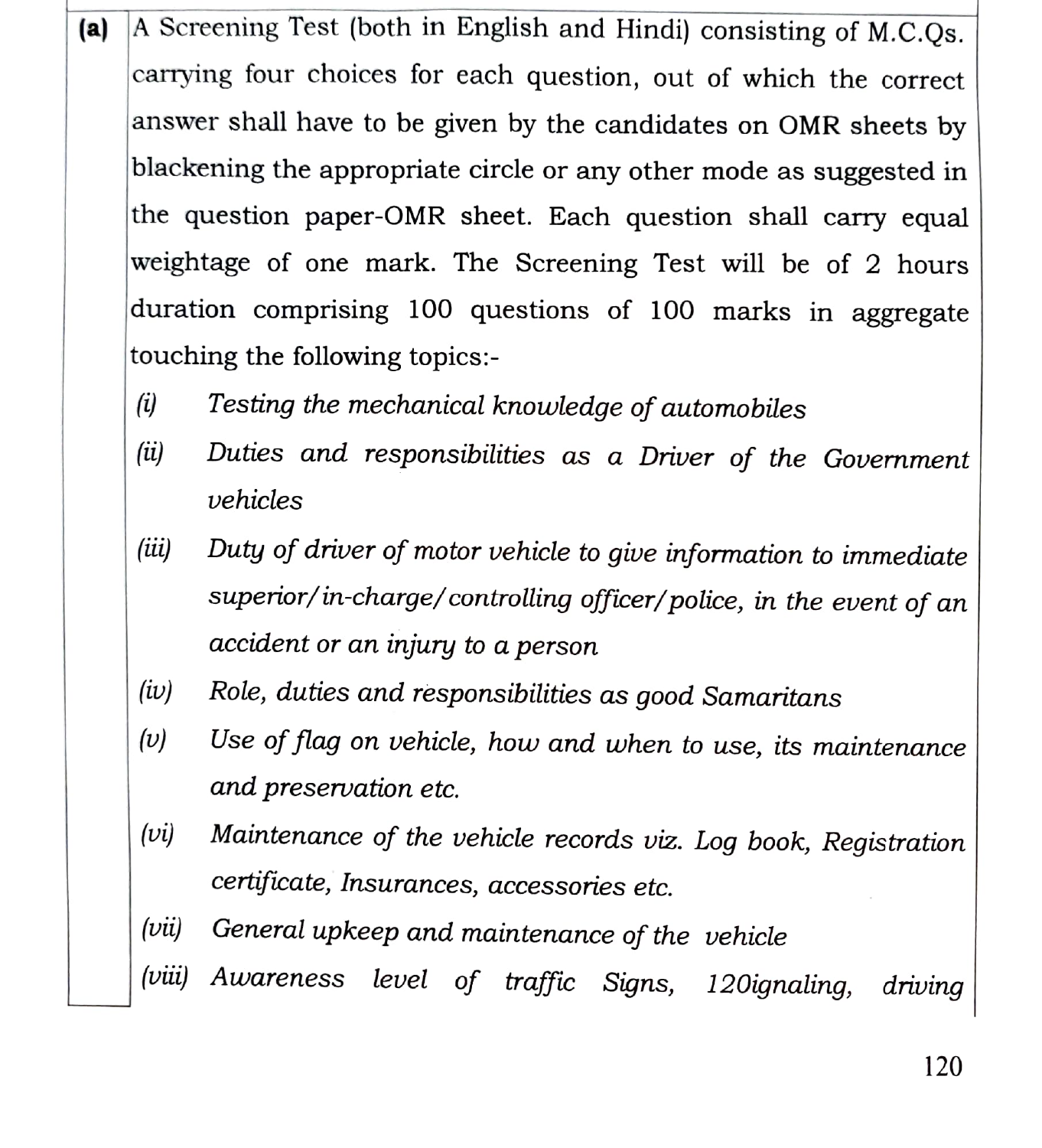regulations, safety measures etc.

- (ix) Awareness of emergency numbers, latest technology used in vehicles, pollution compatibility, insurance etc
- $(x)$  Testing basic knowledge of first aid
- (xi) Etiquettes, manners towards family members of dignitaries and colleagues
- (xii) General awareness about State of HP, Social, Economic, Geographical and Political aspects etc

The candidates qualifying the Screening Test shall be called for Proficiency Test, if they fall in the ratio of 1:6 which means 6 candidates against one vacancy.

## (b) Proficiency Test for the Post of Driver (Regular and Daily Wages)

Proficiency Test of total 40 marks to be held to judge the practical ability of the driver to drive the vehicle and the committee shall allot marks in the proficiency test out of forty (40) as per the performance of the candidate in the driving test. The candidate securing less than twenty four (24) marks shall be declared as disqualified.

|            | Interview of 10 marks consisting of following:                     |              |  |  |
|------------|--------------------------------------------------------------------|--------------|--|--|
| Sl         | Description of the Field                                           | <b>Marks</b> |  |  |
|            |                                                                    |              |  |  |
| N          |                                                                    |              |  |  |
| о.         |                                                                    |              |  |  |
| (i)        | General Awareness/ Personality/ Mechanical                         | 04 marks     |  |  |
|            | Knowledge                                                          |              |  |  |
| (ii)       | Experience                                                         | 03 marks     |  |  |
| (iii)      | <b>Educational Qualification</b>                                   | 03 marks     |  |  |
|            | Total:                                                             | 10 marks     |  |  |
| <b>Not</b> | Experience on the post of driver of light motor vehicle and<br>(i) |              |  |  |
| e:         | Medium/Heavy vehicle shall be taken into consideration,            |              |  |  |
|            | if there is mention of the experience in the application           |              |  |  |
|            | form and original shown at the time of personal interview          |              |  |  |
|            | (ii) The experience as driver in any government body/private       |              |  |  |
|            | vehicle shall also be taken<br>drive<br>sector<br>tο               | into         |  |  |